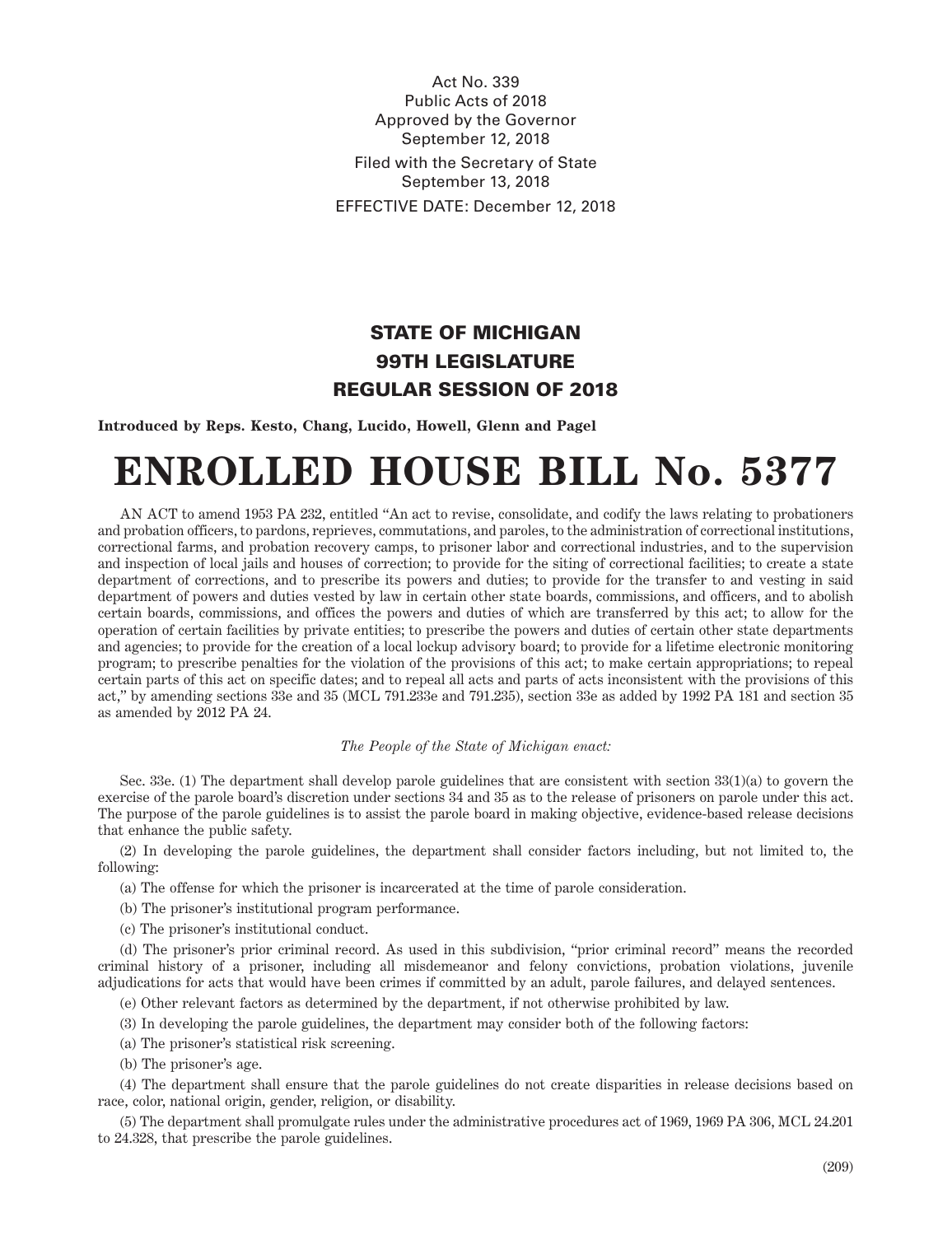(6) The parole board may depart from the parole guidelines by denying parole to a prisoner who has a high probability of parole as determined under the parole guidelines or by granting parole to a prisoner who has a low probability of parole as determined under the parole guidelines. A departure under this subsection must be for substantial and compelling objective reasons stated in writing. The parole board shall not use a prisoner's gender, race, ethnicity, alienage, national origin, or religion to depart from the recommended parole guidelines.

(7) Substantial and compelling objective reasons for a departure from the parole guidelines for a prisoner with high probability of parole are limited to the following circumstances:

(a) The prisoner exhibits a pattern of ongoing behavior while incarcerated indicating that he or she would be a substantial risk to public safety, including major misconducts or additional criminal convictions.

(b) The prisoner refuses to participate in programming ordered by the department to reduce the prisoner's risk. A prisoner may not be considered to have refused programming if unable to complete programming due to factors beyond his or her control.

(c) There is verified objective evidence of substantial harm to a victim that could not have been available for consideration at the time of sentencing.

(d) The prisoner has threatened harm to another person if released.

(e) There is objective evidence of post-sentencing conduct, not already scored under the parole guidelines, that the prisoner would present a high risk to public safety if paroled.

(f) The prisoner is a suspect in an unsolved criminal case that is being actively investigated.

(g) The prisoner has a pending felony charge or is subject to a detainer request from another jurisdiction.

(h) The prisoner has not yet completed programming ordered by the department to reduce the prisoner's risk, and the programming is not available in the community and the risk cannot be adequately managed in the community before completion.

(i) The release of the prisoner is otherwise barred by law.

(j) The prisoner fails to present a sufficient parole plan adequately addressing his or her identified risks and needs to ensure that he or she will not present a risk to public safety if released on parole. If a prisoner is denied parole under this subdivision, the parole board must provide the prisoner a detailed explanation of the deficiencies in the parole plan so that the prisoner may address the deficiencies before his or her next review.

(k) The prisoner has received a psychological evaluation in the past 3 years indicating the prisoner would present a high risk to public safety if paroled.

(8) The parole board may deny parole for up to 1 year to a prisoner who was denied parole under subsection (7)(h) to allow for the completion of programming ordered by the department. A prisoner denied parole under subsection (7)(h) must receive parole consideration within 30 days after the completion of the programming.

(9) The parole board shall conduct a review of a prisoner, except for a prisoner serving a life sentence, who has been denied parole as follows:

(a) If the prisoner scored high or average probability of parole, not less than annually.

(b) If the prisoner scored low probability of parole, not less than every 2 years until a score of high or average probability of parole is attained.

(10) Not less than once every 2 years, the department shall review the correlation between the implementation of the parole guidelines and the recidivism rate of paroled prisoners, and shall submit to the joint committee on administrative rules any proposed revisions to the administrative rules that the department considers appropriate after conducting the review.

(11) By March 1 of each year, the department shall report to the standing committees of the senate and the house of representatives having jurisdiction of corrections issues and the criminal justice policy commission created under section 32a of chapter IX of the code of criminal procedure, 1927 PA 175, MCL 769.32a, all of the following information:

(a) The number of prisoners who scored high probability of parole and were granted parole during the preceding calendar year.

(b) The number of prisoners who scored high probability of parole and for whom parole was deferred to complete necessary programming during the preceding calendar year.

(c) The number of prisoners who scored high probability of parole and were incarcerated at least 6 months past their first parole eligibility date as of December 31 of the preceding calendar year.

(d) The number of prisoners who scored high probability of parole and were denied parole for a substantial and compelling objective reason, or substantial and compelling objective reasons, under subsection (7) during the preceding calendar year. This information must be provided with a breakdown of parole denials for each of the substantial and compelling objective reasons under subsection (7).

(e) The number of prisoners who scored high probability of parole and were denied parole whose controlling offense is in each of the following groups:

(*i*) Homicide.

(*ii*) Sexual offense.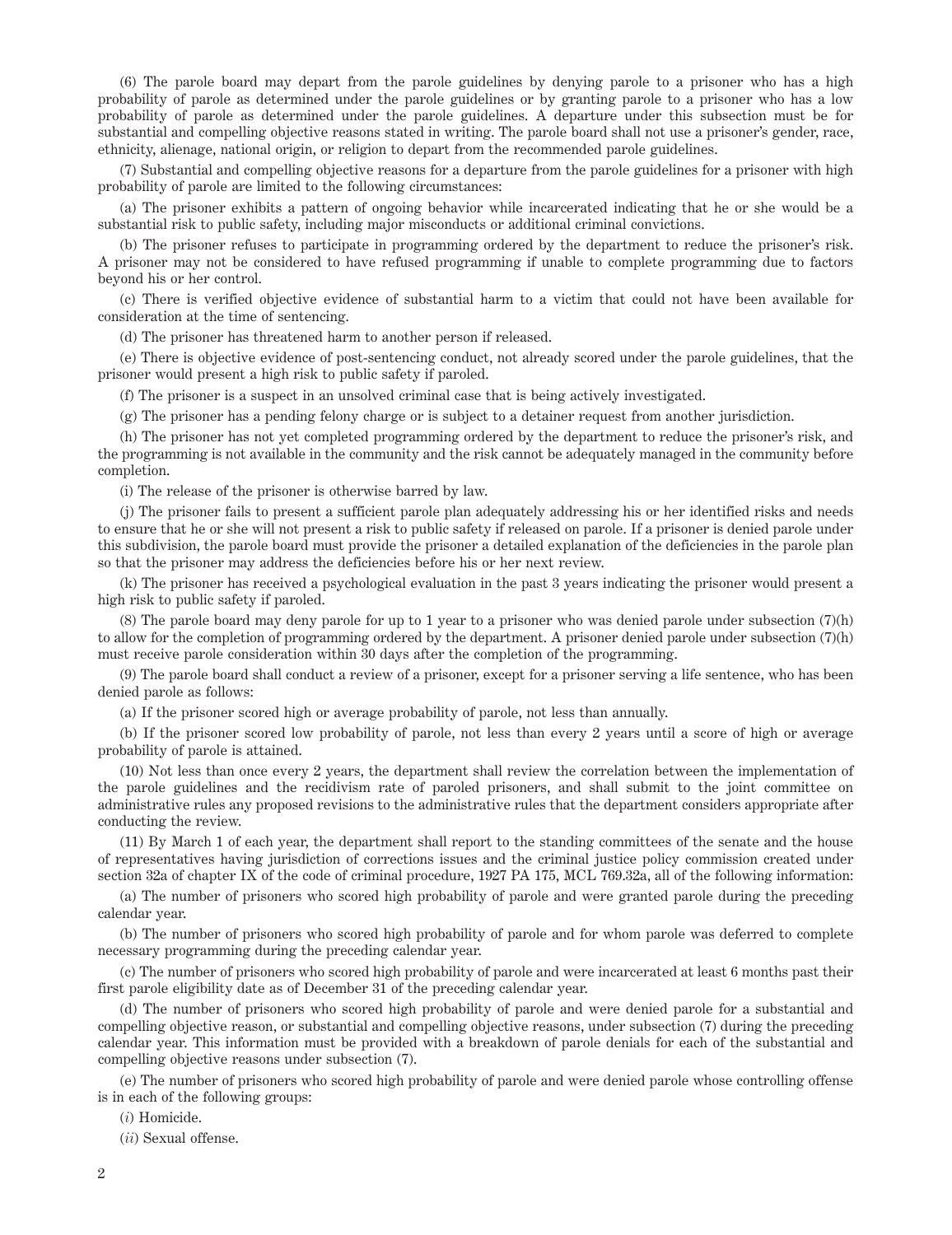(*iii*) An assaultive offense other than a homicide or sexual offense.

(*iv*) A nonassaultive offense.

(*v*) A controlled substance offense.

(f) Of the total number of prisoners subject to subsection (7) who scored high probability of parole and were denied parole, the number who have served the following amount of time after completing their minimum sentence:

(*i*) Less than 1 year.

(*ii*) One year or more but less than 2 years.

(*iii*) Two years or more but less than 3 years.

(*iv*) Three years or more but less than 4 years.

(*v*) Four or more years.

(12) The department shall immediately advise the standing committees of the senate and house of representatives having jurisdiction of corrections issues and the criminal justice policy commission described in subsection (11) of any changes made to the scoring of the parole guidelines after the effective date of the amendatory act that added this subsection, including a change in the number of points that define "high probability of parole".

(13) Subsections (6), (7), and (8) as amended or added by the amendatory act that added this subsection apply only to prisoners whose controlling offense was committed on or after the effective date of the amendatory act that added this subsection. Subsections (7) and (8) do not apply to a prisoner serving a life sentence, regardless of the date of his or her controlling offense.

Sec. 35. (1) The release of a prisoner on parole must be granted solely upon the initiative of the parole board. There is no entitlement to parole. The parole board may grant a parole without interviewing the prisoner if, after evaluating the prisoner according to the parole guidelines, the parole board determines that the prisoner has a high probability of being paroled and the parole board therefore intends to parole the prisoner. Except as provided in subsection (2), a prisoner must not be denied parole without an interview before 1 member of the parole board. The interview must be conducted at least 1 month before the expiration of the prisoner's minimum sentence less applicable good time and disciplinary credits for a prisoner eligible for good time and disciplinary credits, or at least 1 month before the expiration of the prisoner's minimum sentence for a prisoner subject to disciplinary time. The parole board shall consider any statement made to the parole board by a crime victim under the William Van Regenmorter crime victim's rights act, 1985 PA 87, MCL 780.751 to 780.834, or under any other provision of law. The parole board shall not consider any of the following factors in making a parole determination:

(a) A juvenile record that a court has ordered the department to expunge.

(b) Information that is determined by the parole board to be inaccurate or irrelevant after a challenge and presentation of relevant evidence by a prisoner who has received a notice of intent to conduct an interview as provided in subsection (4). This subdivision applies only to presentence investigation reports prepared before April 1, 1983.

(2) If, after evaluating a prisoner according to the parole guidelines, the parole board determines that the prisoner has a low probability of being paroled and the parole board therefore does not intend to parole the prisoner, the parole board is not required to interview the prisoner before denying parole to the prisoner.

(3) The parole board may consider but shall not base a determination to deny parole solely on either of the following:

(a) A prisoner's marital history.

(b) Prior arrests not resulting in conviction or adjudication of delinquency.

(4) If an interview is to be conducted, the prisoner must be sent a notice of intent to conduct an interview not less than 1 month before the date of the interview. The notice must state the specific issues and concerns that will be discussed at the interview and that may be a basis for a denial of parole. The parole board shall not deny parole based on reasons other than those stated in the notice of intent to conduct an interview except for good cause stated to the prisoner at or before the interview and in the written explanation required by subsection (12).

(5) Except for good cause, the parole board member conducting the interview shall not have cast a vote for or against the prisoner's release before conducting the current interview. Before the interview, the parole board member who is to conduct the interview shall review pertinent information relative to the notice of intent to conduct an interview.

(6) A prisoner may waive the right to an interview by 1 member of the parole board. The waiver of the right to be interviewed must be in writing and given not more than 30 days after the notice of intent to conduct an interview is issued. During the interview held under a notice of intent to conduct an interview, the prisoner may be represented by an individual of his or her choice. The representative shall not be another prisoner or an attorney. A prisoner is not entitled to appointed counsel at public expense. The prisoner or representative may present relevant evidence in support of release.

(7) At least 90 days before the expiration of the prisoner's minimum sentence less applicable good time and disciplinary credits for a prisoner eligible for good time or disciplinary credits, or at least 90 days before the expiration of the prisoner's minimum sentence for a prisoner subject to disciplinary time, or the expiration of a 12-month continuance